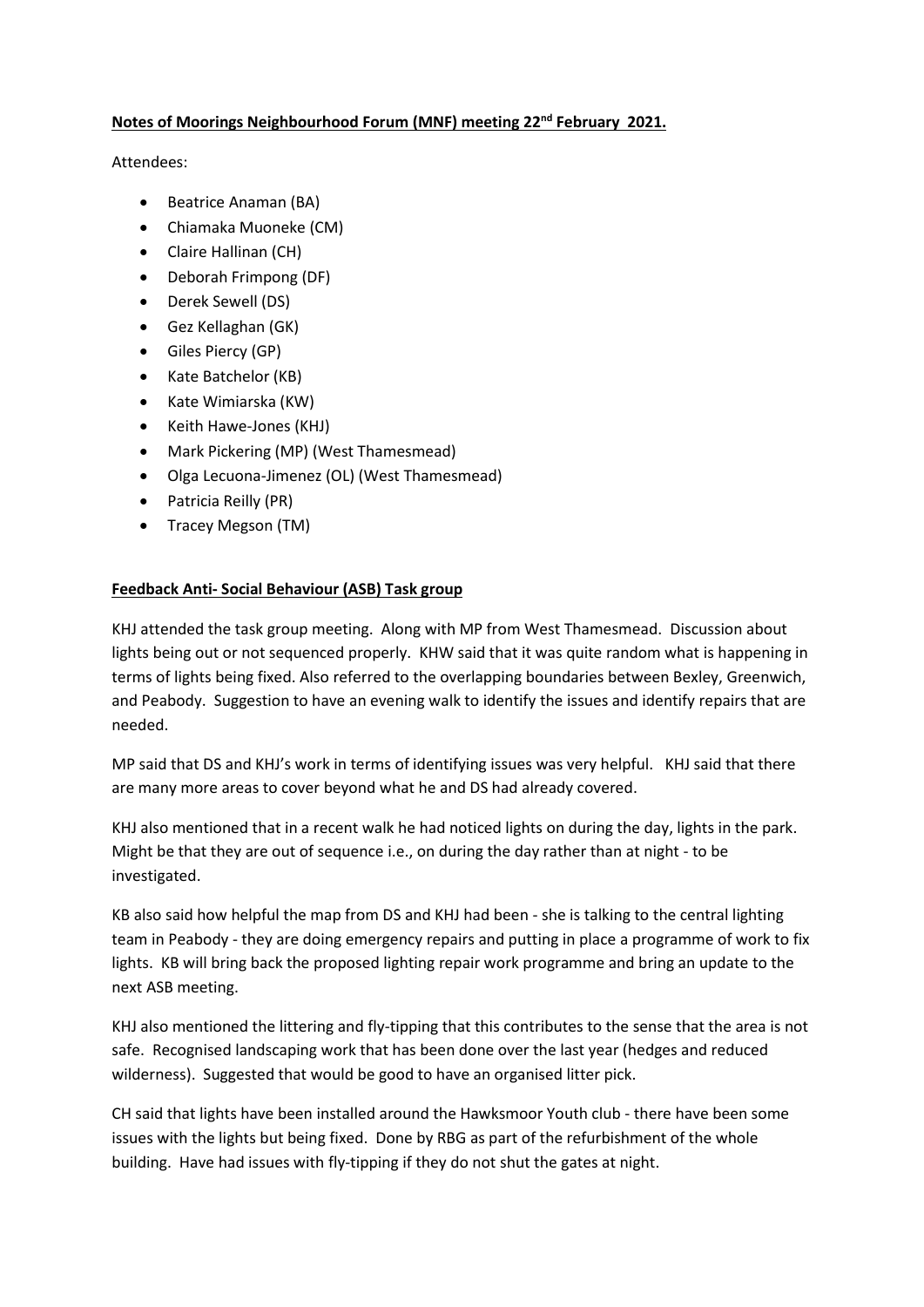KHJ asked if people prepared to put stuff in a car and then fly-tip why can't they take to the tip suggestion that RBG do more to promote the availability of the local recycling centre.

GK said that at this meeting they had also been due to have a discussion with Met Police and RBG about people hanging around Arnott Close, but that they were unable to attend.

GK mentioned the questionnaire that RBG has created and wanted to ask if MNF could help with getting the survey filled out by local people. DF asked what the group thought about promoting the survey. TM suggested sending out a link to online form. GK said that it is a Google Forms survey

CH said would be happy to promote the survey to their contacts. CH also said that aware that some of the young people that use Hawksmoor have been "hanging around" outside the shops. GK asked if the survey could be promoted through the MNF Friday newsletter. DS said happy to do.

## **Tidy Central Thamesmead**

DS always been frustrated about litter e.g. recently saw someone throw a mirror into the canal - Why? DS shared ideas relating to Tidy Central Thamesmead - aim is to teach people how to report litter and to take pride in the area.

MP talked about "Guerrilla Gardening" idea where local people take responsibility for tidying things up cutting back bushes etc.

DS said that rather than focus on just the Moorings the aim is to cover a larger area than just the Moorings Area - between West Thamesmead, South Thamesmead, and North Thamesmead. Start with a small focus on litter and make it easy for people to report litter. Also create Facebook page and link to the MNF web page. Those who want to receive the equipment need to ask RBG to be an "Environmental Champion". Due to high demand, the packs are limited to one per household.

MP shared the Tidy West Thamesmead Facebook page - now have 225 members - been a real force for encouraging people to get involved. Need to use your own green bins!

OL said that one of the key lessons is just being out there and being seen. People will approach you to ask what doing and word gets out and people then join the group.

CH aid that younger members at the youth club would be very interested in getting involved in a litter pick and could have Youth Workers supporting them.

OL said that is key to promote on Facebook (before and after pictures)

DS agreed to put some information on the Facebook page including new logo.

### **Birchmere Changing rooms update.**

KB said that Moorings ward Cllrs have allocated £10,000 to work out what to do with the old Birchmere Changing rooms. KB said that Peabody is proposing to ask a shortlist of architects to come up with ideas about what to do with the building in terms of feasibility.

The architects will come up with options about what could be done to the building and what the costs would be. KB is pulling together a brief for the architects. KB said that this is right at the start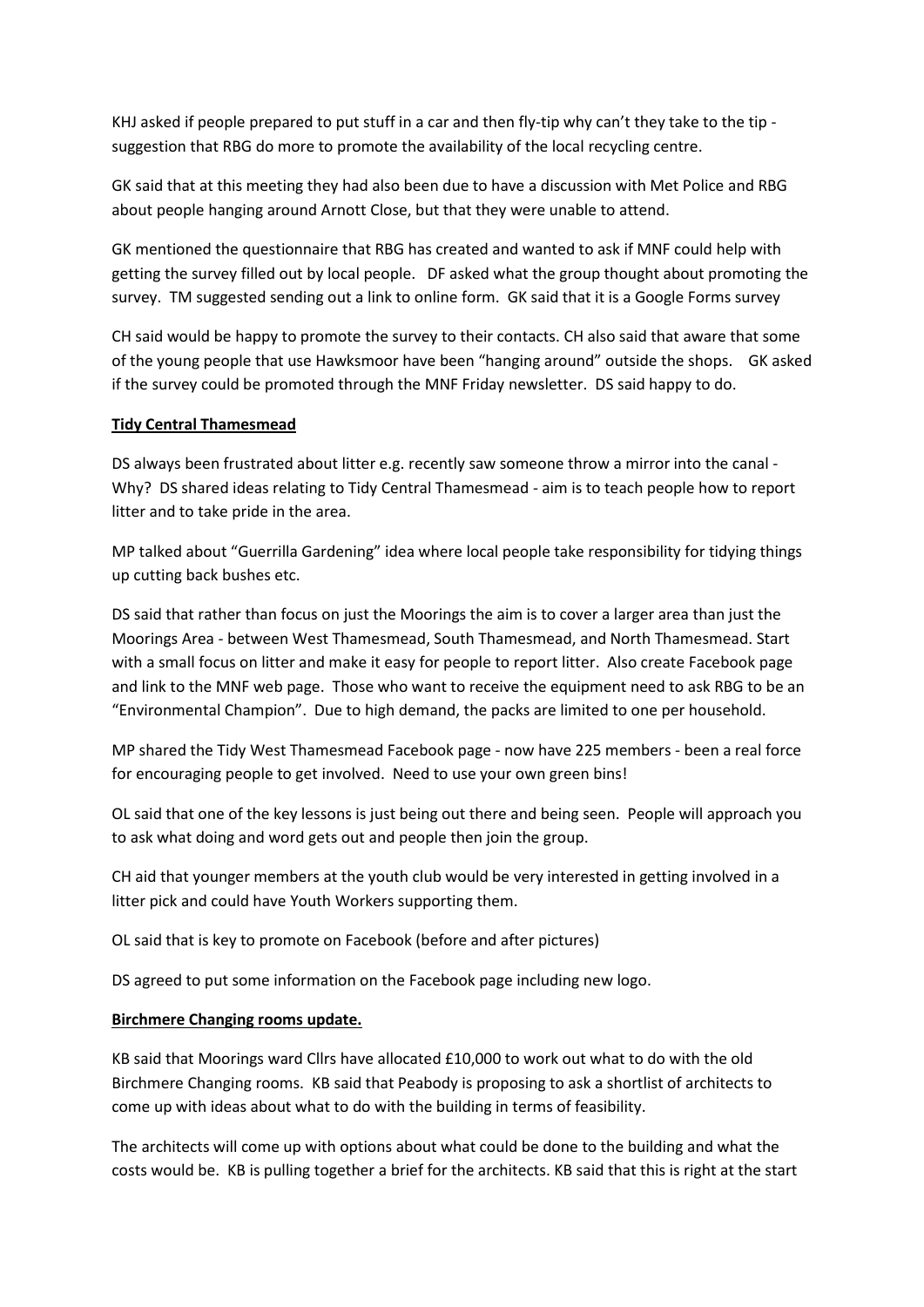of this project and asked who wanted to be involved in developing the brief? KB shared photos from the inside of the changing rooms - the building has c. six changing rooms, very well-lit but lots needed to bring back into some form of community use. As well as changing rooms there is yard space and storage space.

Money from the Moorings Cllrs (£10,000) needs to be allocated by the end of the financial year. KB asked how would you like me to proceed?

CH said that looked very similar to other building (in Charlton Park) where there is a café and public toilets and would be brilliant for something similar in Birchmere Park.

KB also mentioned that one of the fishing clubs has access to storage space.

KB said that part of the feasibility study will be to ask local people what they want.

DF said that important to have a place to sit down in Birchmere Park because there is nothing now.

DS asked KB to send something that he could forward to the MNF distribution list on Friday.

KHJ asked - does it need to be reopened with six changing rooms? KB said no not necessarily. KHJ asked if Peabody had been in contact with any local football teams - should they be paying for use of changing rooms? KB said that would be important to think about how the building would be managed into the future.

GP asked are there any preconditions on the site or any existing ideas that Peabody are supportive of? KB said no, only to use to encourage greater use of the park. KB also said that there are several competing interests that would need to be considered.

KHJ asked who would have the responsibility for looking after the building / tidying changing rooms etc. KB said this would need to be considered as part of the management plan. KB suggested that she will share a timeline of how the development of the changing rooms could evolve.

CH said that there is a need for space for local people to hire for parties e.g., children parties.

### **Update Moorings social club (MSC)**

KB said that they are on track to be on site for April to do the work on the MSC and hopefully, all work will be done by Xmas, 2021 and will be opened by then.

There is a "naming competition" for the site. A shortlist of five names will be sent out to local people to vote on.

Verity Jane has been sending out activity packs for local children to get involved.

CH asked is there any plans to update the shop fronts on Arnott Close. KB said no there are no current plans but hopefully new MSC will act as a catalyst.

# **Any other Business**

Hawksmoor Youth Club been given £20,000 from Jack Petchey Foundation to fund education, sports and cooking programme for six-week programme for 11+ year olds - CH to send to DS to share.